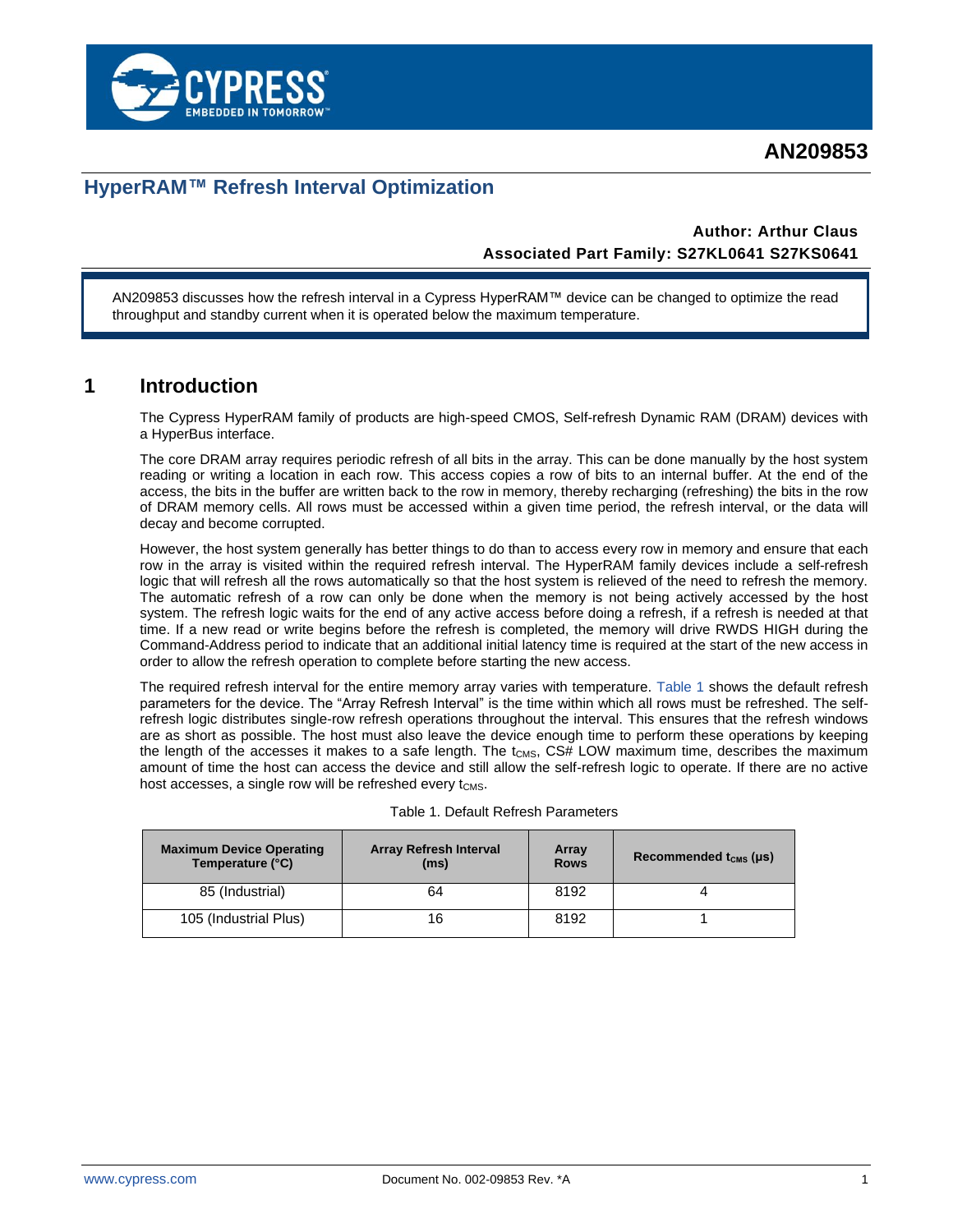

#### **2 Refresh Parameters**

The default  $t_{CMS}$  time is set to ensure that the device will operate at the maximum operating temperature for the device. If the device is not operating at the maximum temperature, the device can be configured for a longer  $t_{\text{CMS}}$ .

The  $t_{CMS}$  value is set by writing to bits 1-0 in Configuration Register 1. [Table 2](#page-1-0) describes the values in Configuration Register 1.

| <b>CR1 Bits</b> | <b>Function</b>                 | <b>Settings (Binary)</b>                                                                                                                                                                                                                 |
|-----------------|---------------------------------|------------------------------------------------------------------------------------------------------------------------------------------------------------------------------------------------------------------------------------------|
| $15 - 2$        | Reserved                        | 000000h-Reserved (default)<br>Reserved for Future Use. When writing to this register, these bits should be cleared to 0 for<br>future compatibility.                                                                                     |
| $1 - 0$         | Distributed<br>Refresh Interval | 10b-default<br>4 µs for Industrial temperature range devices<br>1 us for Industrial Plus temperature range devices<br>$11b - 1.5$ times default<br>$00b - 2$ times the default t <sub>CMS</sub><br>$01b - 4$ times the default $t_{CMS}$ |

#### <span id="page-1-0"></span>Table 2. Configuration Register 1 Bit Assignments

### **3 Optimizing the Refresh Interval**

As described in [Table 1,](#page-0-0) Cypress HyperRAM devices come in two temperature grades: Industrial, which are optimized for operation up to 85º C, and Industrial Plus, which are optimized for operation up to 105º C. [Table 1](#page-0-0) shows what the default value of the Distributed Refresh Interval means. If the device is going to be operated at temperatures below the maximum allowed value for its grade, the Distributed Refresh Interval value in Configuration Register 1 can be changed to allow for a larger  $t_{CMS}$ . A larger  $t_{CMS}$  will allow the host more throughput to the device with a longer refresh interval; this means that less time needs to be dedicated to refresh so the host can use more time to transfer data. Because of the self-refresh feature, when the device is in the standby state, it alternates between periods of inactivity and periods of refresh activity. During the refresh periods, the device draws more current. By making the time between refresh operations larger, there is more inactive time and the average current draw is lower.

If the device is an Industrial Plus (105° C) device and it is operating at temperatures at or below 85° C, it is safe to change the Distributed Refresh Interval value in Configuration Register 1 to 01b to allow a t<sub>CMS</sub> of 4 μs. Making this change will decrease the standby current by approximately 30%.

If the device is an Industrial (85º C) device and it is operating at temperatures at or below 25º C, it is safe to change the Default Refresh Interval value in Configuration Register 1 to 00b to allow a t<sub>CMS</sub> of 8 µs. Making this change will decrease the standby current by approximately 15%.

See the Register Space section of the HyperRAM datasheet for information on how to write to Configuration Register 1.

[Table 3](#page-2-0) shows the additional bytes that can be transferred before CS# must be deactivated to allow self-refresh.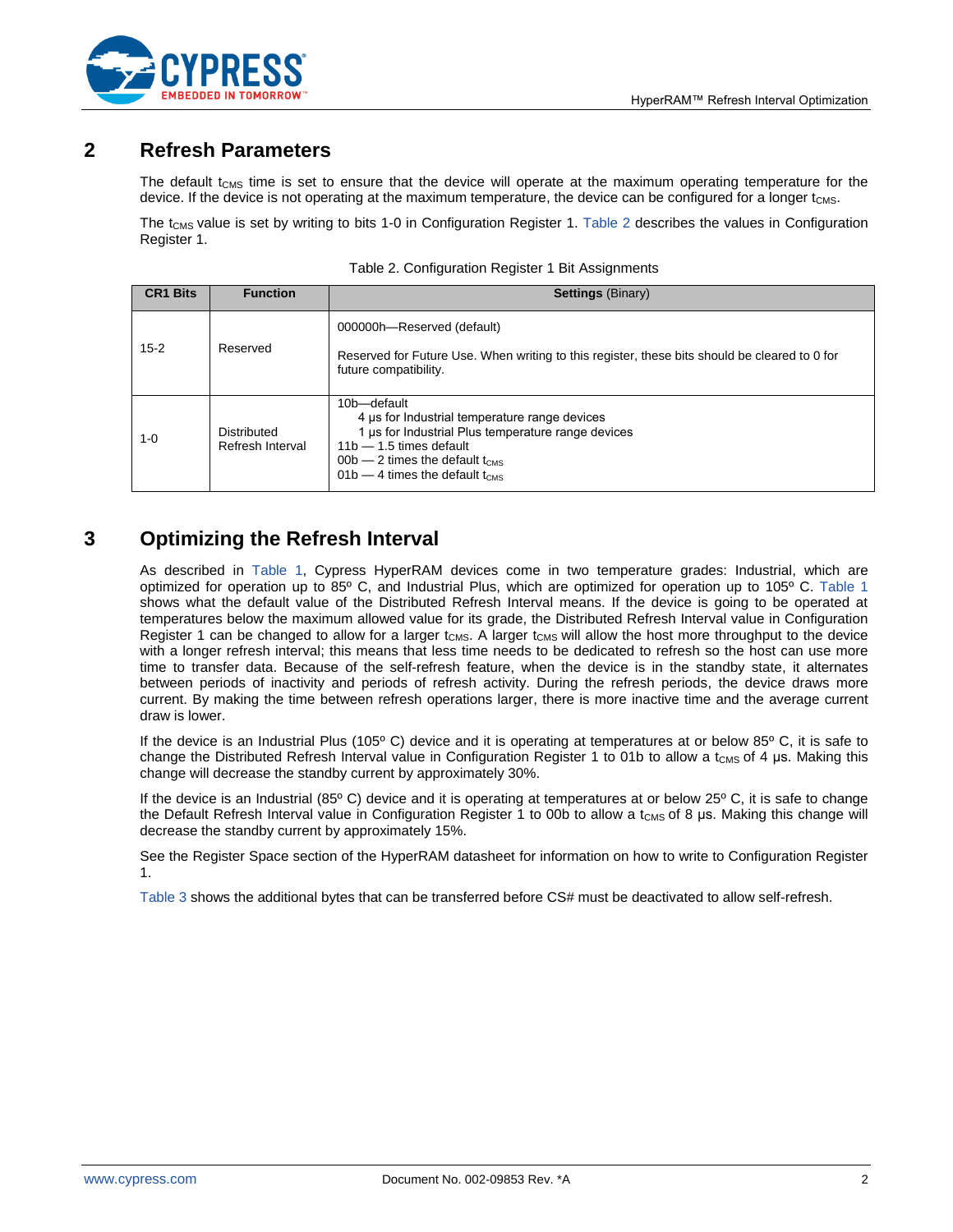

| <b>Temperature</b><br>Grade | <b>Part Number</b>     | <b>Operating</b><br><b>Temperature</b> | <b>Default</b><br>$t_{\text{CMS}}$ | $Max t_{CMS}$ | <b>Default</b><br><b>Bytes per</b><br>Transfer <sup>1</sup> | <b>Maximum</b><br><b>Bytes per</b><br><b>Transfer</b> |
|-----------------------------|------------------------|----------------------------------------|------------------------------------|---------------|-------------------------------------------------------------|-------------------------------------------------------|
| <b>Industrial Plus</b>      | S27KL0641 <sup>2</sup> | Less than $85^{\circ}$ C               | 1 $\mu$ s                          | $4 \mu s$     | 186                                                         | 786                                                   |
|                             | S27KS06413             | Less than $85^{\circ}$ C               | 1 $\mu$ s                          | $4 \mu s$     | 314                                                         | 1314                                                  |
| Industrial                  | S27KL0641              | Less than $25^{\circ}$ C               | $4 \mu s$                          | $8 \mu s$     | 786                                                         | 1406                                                  |
|                             | S27KS0641              | Less than $25^{\circ}$ C               | $4 \mu s$                          | $8 \mu s$     | 1314                                                        | 2648                                                  |

<span id="page-2-0"></span>

|  | Table 3. Performance Values |  |
|--|-----------------------------|--|
|--|-----------------------------|--|

### **4 Summary**

If the guidelines described in this application note are followed, it is possible to increase the throughput to/from a Cypress HyperRAM device while also lowering its average standby current.

#### **5 Related Documents**

[HyperRAM datasheet](http://www.cypress.com/file/183506/download)

 $\overline{a}$ 

<sup>&</sup>lt;sup>1</sup> Transfer bytes = ((t<sub>cms</sub> / Max Clock) – (3 Command cycles + wait states)) \* 2 bytes per cycle

 $2^{2}$  Max Clock = 10 ns Wait states required at maximum clock = 4

 $3$  Max Clock = 6 ns Wait states required at maximum clock = 6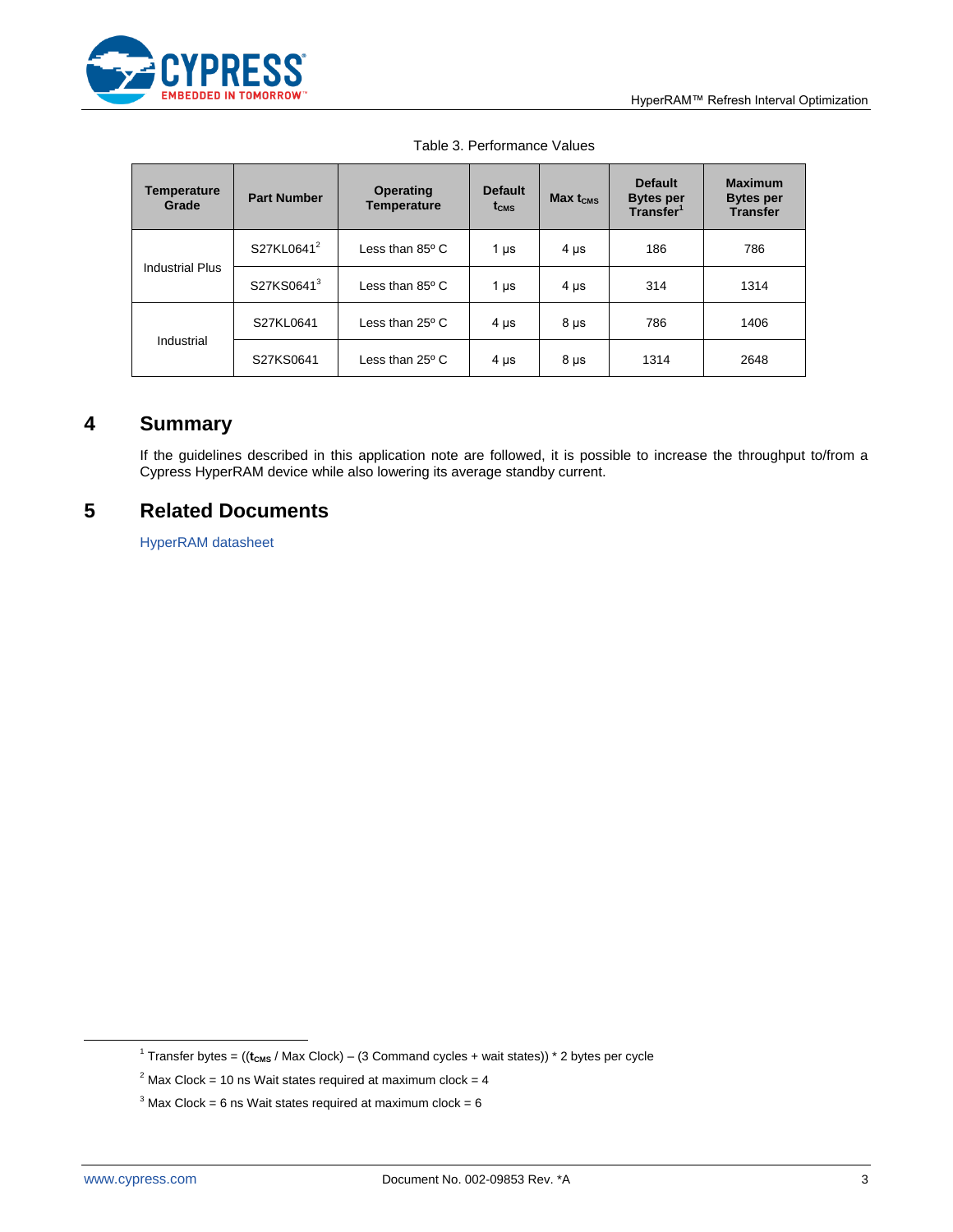

# **Document History**

Document Title: AN209853 - HyperRAM™ Refresh Interval Optimization

Document Number: 002-09853

| <b>Revision</b> | <b>ECN</b> | Orig. of<br>Change | <b>Submission</b><br><b>Date</b> | <b>Description of Change</b> |
|-----------------|------------|--------------------|----------------------------------|------------------------------|
| $***$           | 5021818    | AHCL               | 11/20/2015                       | New Application Note         |
| *A              | 5869125    | AESATMP8           | 08/31/2017                       | Updated logo and Copyright.  |